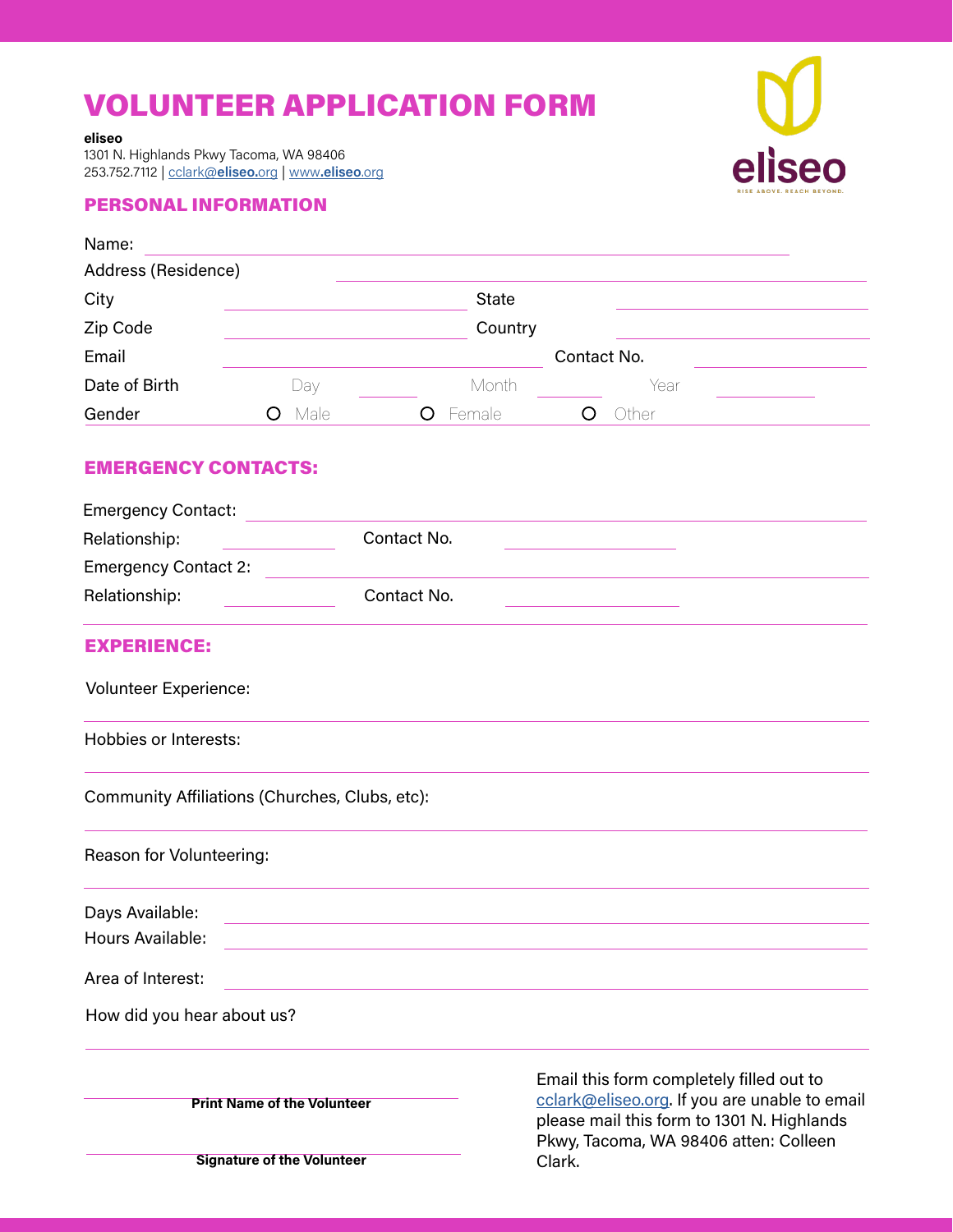

## VOLUNTEER CONFIDENTIALITY AND INFORMATION USAGE AGREEMENT

**eliseo** considers maintaining the security and confidentiality of all residents' protected health information a matter of highest priority. All of those granted access to this information must agree to the standards set forth in this agreement. If anyone cannot agree to these terms, he or she will be denied access to health information entrusted to us by our residents and will not be able to continue his or her volunteer activities at **eliseo**.

### **Therefore, I will:**

- Consider as confidential, all information that I may become aware of concerning a resident
- Not seek out information regarding a resident unless I need to know in order to fulfill my duties
- Respect the confidentiality of any reports printed from any information system containing
- Resident information and handle, store, and dispose of these reports in an appropriate manner.
- Prevent unauthorized use of any information in files maintained, stored, processed by the facility
- Not seek personal benefit or permit others to benefit personally by any confidential information
- Understand that my obligations under this agreement will continue after termination of my service
- Report any violation of this agreement or breach of privacy

I understand that my access to resident information maintained by **eliseo** is a privilege and not a right afforded to me. By signing this agreement, I agree to protect the security of this information and maintain all information in a manner consistent with the requirements outlined in the Privacy Rules and applicable Federal and State laws.

I have received instruction on privacy and confidentiality and acknowledge receipt of the **eliseo** HIPAA Handbook.

Print your name:

**Signature of the Volunteer**

Date: